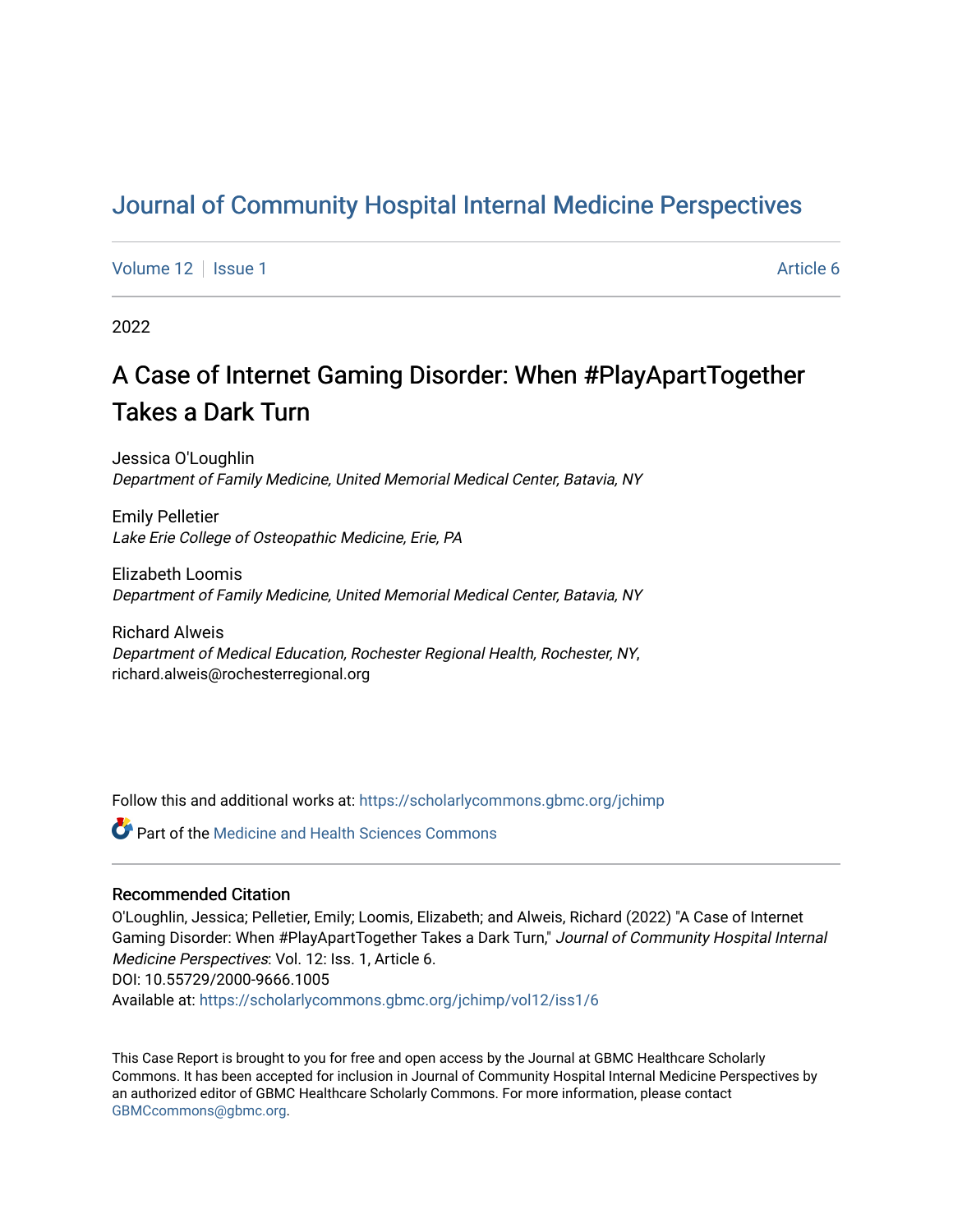# A Case of Internet Gaming Disorder: When #PlayApartTogether Takes a Dark Turn

Jessic[a](#page-1-0) O'Loughlin <sup>a</sup>, Emily Pelletier <sup>[b](#page-1-1)</sup>, Elizabeth Loomis <sup>a</sup>, Ri[c](#page-1-2)hard Alweis <sup>c,</sup>\*

<span id="page-1-0"></span><sup>a</sup> Department of Family Medicine, United Memorial Medical Center, Batavia, NY, USA

<span id="page-1-1"></span><sup>b</sup> Lake Erie College of Osteopathic Medicine, Erie, PA, USA

<span id="page-1-2"></span><sup>c</sup> Department of Medical Education, Rochester Regional Health, Rochester, NY, USA

#### Abstract

Background: The Diagnostic and Statistical Manual of Mental Disorders (DSM-5) places internet Gaming disorder (IGD) in its research appendix as a potential new behavioral addiction diagnosis that requires further investigation. As part of the media campaign #HealthyAtHome, recommendation to relieve stress and anxiety during COVID-19, the World Health Organization (WHO) advocated for the playing of video games. The encouragement and expansion of playing video games may have led to the unintentional consequence of increasing the prevalence of IGD as IGD has been postulated to be a maladaptive response to stress.

Case: A 34 year old male presented to his primary care physician with decline in work function, increased depression, and anxiety. Before the COVID-19 pandemic he estimated that he spent 2 h a day playing games and socialized with friends weekly; however at the time of presentation, his social interactions were through online gaming only and he was playing games 14 h per day. The patient began paroxetine and bupropion, with good result, though declined concomitant psychotherapy.

Discussion: Internet Gaming Disorder is a potential new behavioral addiction that is likely to increase in prevalence over the continuing course of the COVID-19 pandemic. While initial studies show promising effects of medication and psychosocial interventions, further study on standardized diagnostic criteria and effectiveness of treatment modalities is needed.

Keywords: Addiction, Internet gaming

## 1. Background

T he Diagnostic and Statistical Manual of Mental Disorders (DSM-5) places internet Gaming disorder (IGD) in its research appendix as a potential new behavioral addiction diagnosis that requires further investigation.<sup>[1](#page-3-0)</sup> The DSM-5 does provide criteria for diagnosis of IGD that are similar to criteria used in gambling disorders [\(Table 1](#page-2-0)). Overall prevalence prior to the Coronavirus disease 2019 (COVID-19) pandemic has been challenging to measure, in part due to utilization of different diagnostic instruments and likely variation based on age.<sup>[2](#page-3-1)</sup> Pre-COVID-19 studies, using the DSM-5 criteria, found widely variable prevalences around the world, ranging from less than 1% (Norway) to 50% (South Korea) with an average worldwide prevalence rate of  $5.5\%$  $5.5\%$ .<sup>[3](#page-3-2)-5</sup>

Studies consistently find that male gender and younger age, typically less than 19, increase risk for IGD.[6,](#page-3-3)[7](#page-3-4) Additionally, co-existing depressive symptoms and attention disorders were more likely found in those with IGD as compared to peers. $8-10$  $8-10$  $8-10$ A more challenging relationship of IGD risk related to social isolation and poor interpersonal skills exists; studies have shown higher risk in those with poor social skills and development of social dysfunction in those who start to develop symptoms of IGD.<sup>[10,](#page-3-6)[11](#page-3-7)</sup>

As part of the media campaign #HealthyAtHome recommendation to relieve stress and anxiety during COVID-19, the World Health Organization

Received 10 May 2021; accepted 29 September 2021. Available online 31 January 2022

\* Corresponding author at: Department of Medical Education, 100 Kings Highway South, Suite 2300, Rochester, NY 14617, USA. E-mail address: [richard.alweis@rochesterregional.org](mailto:richard.alweis@rochesterregional.org) (R. Alweis).

<https://doi.org/10.55729/2000-9666.1005> 2000-9666/© 2021 Greater Baltimore Medical Center. This is an open access article under the CC BY-NC license [\(http://creativecommons.org/licenses/by-nc/4.0/\)](http://creativecommons.org/licenses/by-nc/4.0/).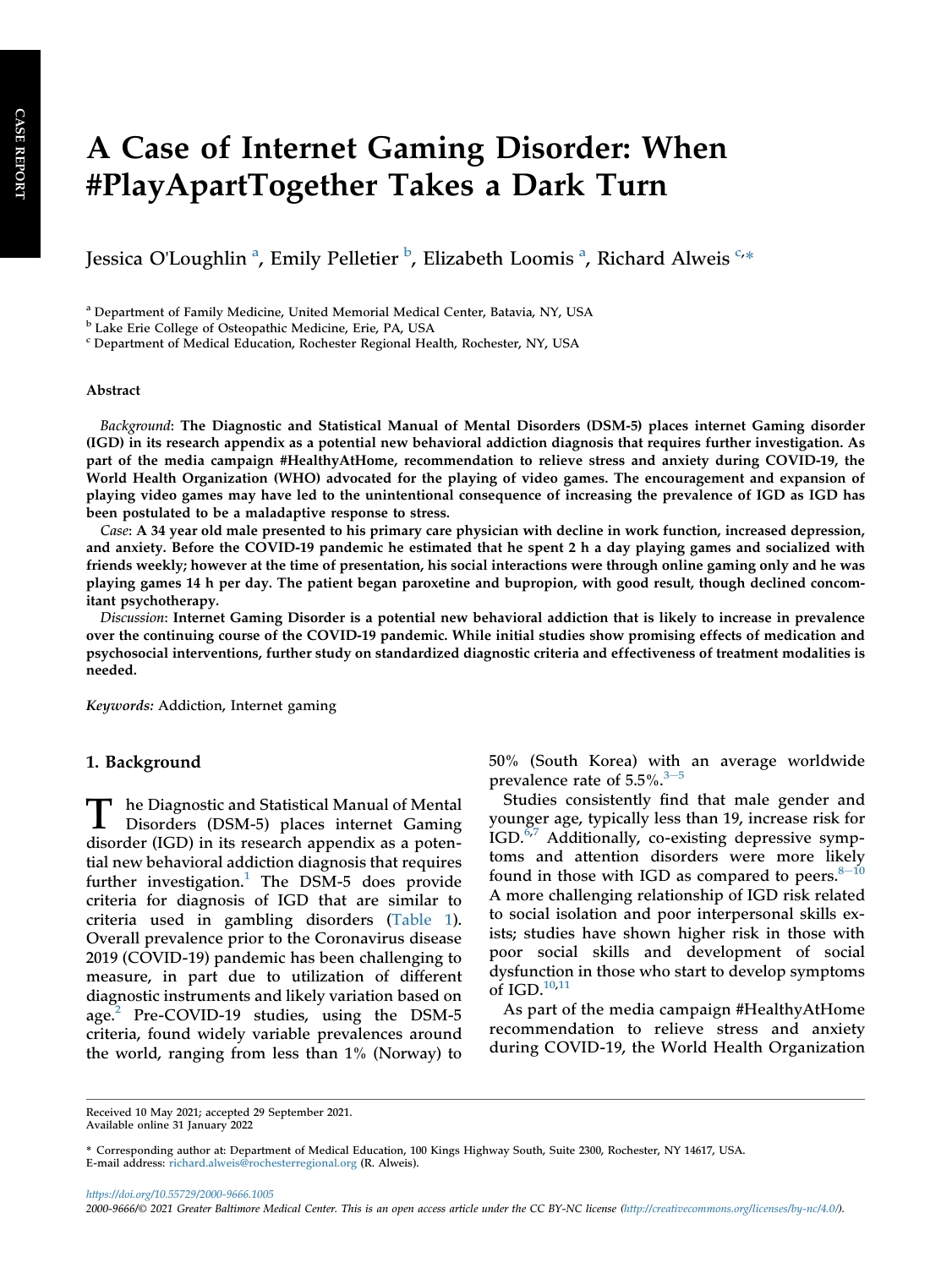<span id="page-2-0"></span>

|  |  | Table 1. DSM-5 criteria for internet gaming disorder. <sup>1</sup> |  |  |  |
|--|--|--------------------------------------------------------------------|--|--|--|
|--|--|--------------------------------------------------------------------|--|--|--|

Proposed criteria for Internet gaming disorder:

a- Preoccupation with Internet games (individual thinks about previous gaming activity or anticipates playing the next game; Internet gaming becomes the predominant activity in daily life)

b- Withdrawal symptoms when the Internet is taken away (typically irritability, anxiety, sadness)

c- Tolerance (the need to spend increasing amounts of time on Internet games to achieve the same "high")

d- Unsuccessful attempts to control or cut down the participation in Internet games

e- Loss of interest in previously enjoyable activities with the exception of Internet gaming

f- Continued excessive use despite knowledge of negative psychosocial problems

g- Has deceived family members, therapists, or others regarding time spent on gaming

h- Use of Internet games to escape or improve dysphoric mood

i- Jeopardized or lost relationships, jobs, educational opportunities because of Internet use

Presence of 5 or more of these symptoms in the past 12 months in addition with persistent, maladaptive and recurrent use of the Internet is required for diagnosis.

(WHO) advocated for the playing of videogames. $^{12}$  $^{12}$  $^{12}$ The WHO, bolstered by a partnership with the gaming industry, launched another campaign, #PlayApartTogether, in April, 2020 which included embedded WHO recommendations in the online games (e.g., reminders to practice social-distancing).<sup>[13](#page-3-9)</sup> The encouragement and expansion of playing video games may have led to the unintentional consequence of increasing the prevalence of IGD as IGD has been postulated to be a maladap-tive response to stress.<sup>[14](#page-4-0)</sup> Current research has found increases in problematic internet use in specific populations during the COVID-19 pandemic however actual changes in prevalence of diagnosed IGD have not been comprehensively captured.[15](#page-4-1) With the widespread availability of internet gaming, as well as the increased reliance on schooling and working from home during the pandemic, it is important for physicians to be able to determine the difference between healthy and unhealthy gaming.

#### 2. Case presentation

A 34 year old man with a history of type 2 diabetes mellitus (T2DM), obesity, depression and anxiety presented to his primary care physician with difficulty concentrating and increased time spent playing video games. He estimated that he had been playing video games for about 14 h per day and noted this had begun to affect his work. He worked from home as an information technology consultant, and his last job performance evaluation was poor, whereas previous evaluations were good or satisfactory. With the onset of the COVID-19 pandemic, work tasks initially slowed down and he spent his extra time playing games online. Additionally, given social distancing he had not needed to, nor had he been leaving his house often. He currently lives with his parents who handle the family's grocery shopping. When business improved, he found himself struggling to complete assignments, and would be gaming during work hours. Before the COVID-19 pandemic he estimated he spent 2 h a day playing games. Prior to the pandemic he socialized with friends weekly, however at the time of presentation, his social interactions occurred through online gaming only.

The patient had no history of addiction and denied present alcohol or recreational drug use. Of note, the patient was in a car accident at the age of 12 and suffered a basilar skull fracture and concussion, resulting in a coma. He continued to have concussion symptoms for approximately 1 year and believes that is when he began to have difficulty concentrating. His current medications include metformin for his T2DM (most recent hemoglobin A1C was 7.3%). In the past he has taken bupropion and paroxetine but had not taken either for 2 years at the time of presentation. Physical exam reveals an obese male with a BMI of 46.2 kg/m2, and who appears depressed. His PHQ9 score was 13 and GAD7 score was 7.

On the advice of his primary care physician, paroxetine and bupropion were resumed. The patient declined a recommended psychotherapy referral. A neuropsychological evaluation was ordered to investigate his difficulty with concentration. At follow up, the patient had reduced depression and anxiety and improved self esteem, with PHQ9 score of 1 and GAD 7 score of 1. However, he did not feel he had decreased his screen time and still estimated it to be 14 h per day. The patient canceled his neuropsychological evaluation and indicated that he would not reschedule.

### 3. Discussion

Our patient experienced intensified risk factors for IGD that were also experienced globally throughout the COVID-19 pandemic. Pandemic mitigation techniques such as social distancing and online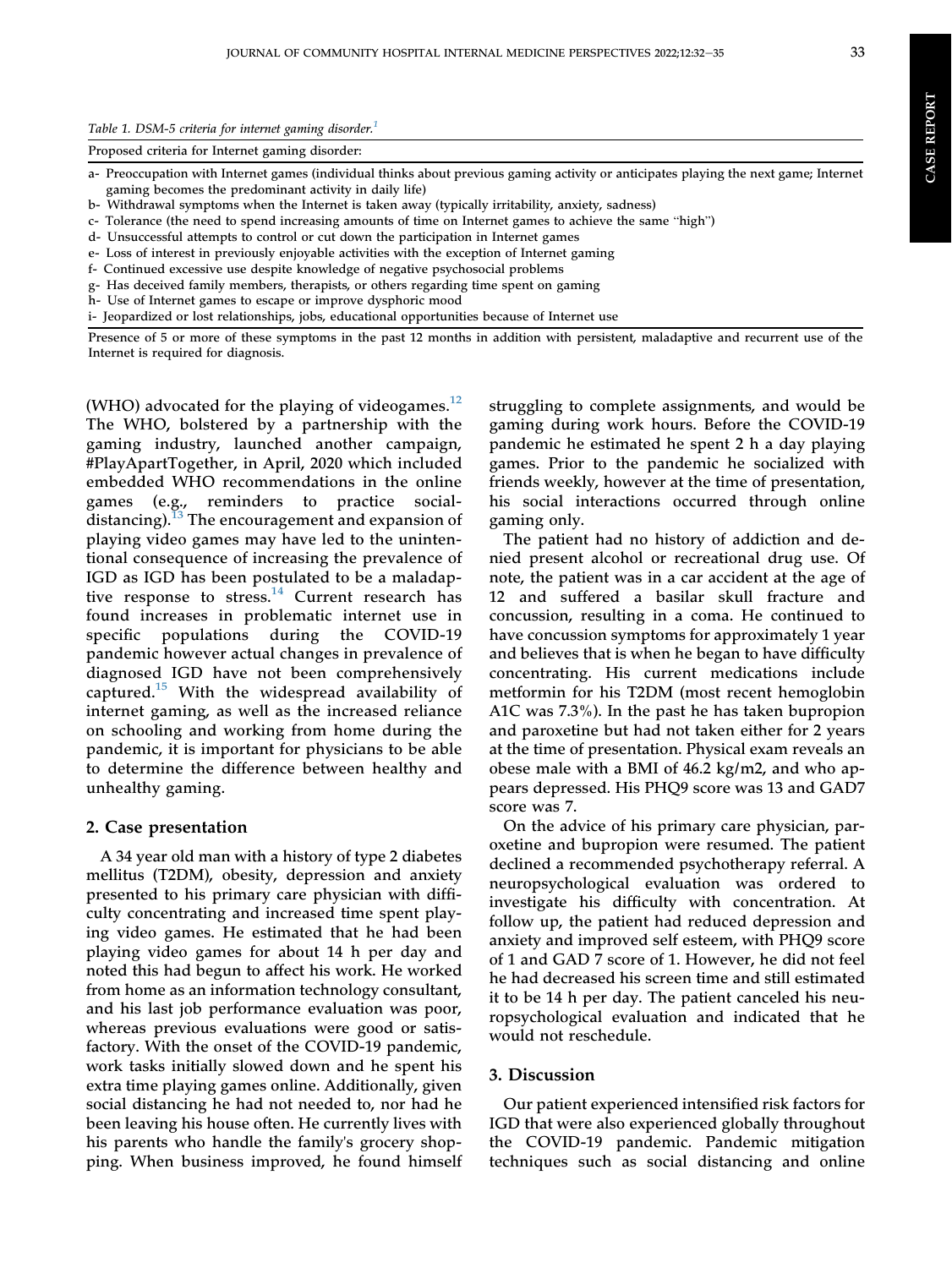schooling increased consumption of online games dramatically in  $2020$ .<sup>[16](#page-4-2)</sup> Surges in psychological stress from the COVID-19 illness and drastic alteration of everyday life also led to significant increases in the rates of anxiety, depression and post-trau-matic stress disorder (PTSD).<sup>[17](#page-4-3)-[19](#page-4-3)</sup> Social isolation and loneliness are particularly likely to increase depression and anxiety compounding these multiple risk factors for IGD.

Evidence-based treatment for IGD remains problematic. A recent systematic review highlighted the lack of well-designed studies on the effectiveness of treatment modalities, thereby limiting providers to anecdotal reports.<sup>[20](#page-4-4)</sup> In a broad review of publications related to IGD and proposed treatments, those most suggested and found to be effective included cognitive behavioral therapy (CBT), family therapy, and motivational interviewing all with or without medication. It has also been noted that to be effective, any treatment modality or combination thereof would likely need to focus more on controlled use, not on strict  $\frac{1}{100}$  abstinence<sup>[21](#page-4-5)–[26](#page-4-5)</sup> It is in this way that IGD and general "electronic device" or internet addiction (IA) treatment is set apart from substance abuse disorders. Therefore, even in the case of our patient, who led a productive and healthy life with internet gaming as a part of it, up to the tipping point when it became an addiction, complete abstinence was not recommended.

Similar to treatment of other behavior-based addictions, recommendations focus on a treatment plan that encompasses psychosocial interventions. In screening for IGD and prior to initiating treatment, it is important to diagnose and treat psychosocial and behavioral comorbidities such as attention deficit hyperactivity disorder (ADHD), PTSD, anxiety and depression. $24,25$  $24,25$  As with smoking cessation, it is important for providers to follow the patient's level of motivation and meet them where they are, validating their readiness for change and illuminating the possible negative effects that IGD is having on the patient's personal and professional life. Relapse is likely, and can be a normal part of recovery. It is important that clinicians continually educate their patients on coping mechanisms and ensure that plans for relapse prevention and treatment are in place. $24,27$  $24,27$  $24,27$ 

While there are no medications explicitly approved for the treatment of behavioral addictions, bupropion, methylphenidate and escitalopram have all been examined for this purpose alone and in concert with other therapeutic modalities. $24,27$  $24,27$  To date studies evaluating these medications included small sample sizes and have not been double

blinded, though a few have been randomized control trials. Escitalopram has not been shown to have a significant effect on IGD or  $IA.^{20,25}$  $IA.^{20,25}$  $IA.^{20,25}$  $IA.^{20,25}$  As comorbidities such as ADHD and depression/anxiety have a higher correlation with IGD, bupropion and methylphenidate both show promise in treatment of  $IGD.<sup>20,25</sup>$  Studies of bupropion demonstrate Studies of bupropion demonstrate decreased cravings and methylphenidate, used specifically to treat minors diagnosed with ADHD that had not been medicated previously, was able to significantly decrease the amount of time they spent using the internet. $20,25$  $20,25$ 

Internet Gaming Disorder is a potential new behavioral addiction that is likely to increase in prevalence over the continuing course of the COVID-19 pandemic. While initial studies show promising effects of medication and psychosocial interventions, further study on standardized diagnostic criteria and effectiveness of treatment modalities is needed.

### References

- <span id="page-3-0"></span>1. American Psychiatric Association. Diagnostic and statistical manual of mental disorders fifth edition DSM-5TM. Arlington: American Psychiatric Association; 2013.
- <span id="page-3-1"></span>2. Petry NM, Rehbein F, Ko CH, et al. Internet gaming disorder in the DSM-5. Curr Psychiatr Rep. 2015;17:72.
- <span id="page-3-2"></span>3. Lemmens JS, Valkenburg PM, Gentile DA. The internet gaming disorder scale. Psychol Assess. 2015 Jun;27(2):567-582.
- 4. Bickham DS. Current research and viewpoints on internet addiction in adolescents. Curr Pediatr Rep. 2021 Jan 9:1-10.
- 5. Paulus FW, Ohmann S, von Gontard A, Popow C. Internet gaming disorder in children and adolescents: a systematic review. Dev Med Child Neurol. 2018;60:645-659.
- <span id="page-3-3"></span>6. Desai RA, Krishnan-Sarin S, Cavallo D, Potenza MN. Videogaming among high school students: health correlates, gender differences, and problematic gaming. Pediatrics. 2010; 126(6):e1414-e1424.
- <span id="page-3-4"></span>7. Festl R, Scharkow M, Quandt T. Problematic computer game use among adolescents, younger and older adults. Addiction. 2013;108(3):592-599.
- <span id="page-3-5"></span>8. Van Rooij AJ, Kuss DJ, Griffiths MD, Shorter GW, Schoenmakers MT, Van de Mheen D. The (co-)occurrence of problematic video gaming, substance use, and psychosocial problems in adolescents. J Behav Addict. 2014;3(3):157-165.
- 9. Ko CH, Yen JY, Chen CS, Yeh YC, Yen CF. Predictive values of psychiatric symptoms for Internet addiction in adolescents: a 2-year prospective study. Arch Pediatr Adolesc Med. 2009; 163(10):937-943.
- <span id="page-3-6"></span>10. Rehbein F, Kleimann M, Mössle T. Prevalence and risk factors of video game dependency in adolescence: results of a German nationwide survey. Cyberpsychol, Behav Soc Netw. 2010:13(3):269-277.
- <span id="page-3-7"></span>11. Romer D, Bagdasarov Z, More E. Older versus newer media and the well-being of United States youth: results from a national longitudinal panel. *J Adolesc Health*.  $2013;52(5):613-619$ .
- <span id="page-3-8"></span>12. [https://www.who.int/campaigns/connecting-the-world-to](https://www.who.int/campaigns/connecting-the-world-to-combat-coronavirus/healthyathome/healthyathome---mental-health)[combat-coronavirus/healthyathome/healthyathome](https://www.who.int/campaigns/connecting-the-world-to-combat-coronavirus/healthyathome/healthyathome---mental-health) [mental-health.](https://www.who.int/campaigns/connecting-the-world-to-combat-coronavirus/healthyathome/healthyathome---mental-health) Accessed April 13, 2021.
- <span id="page-3-9"></span>13. [https://www.businesswire.com/news/home/20200328005018/](https://www.businesswire.com/news/home/20200328005018/en/Games-Industry-Unites-to-Promote-World-Health-Organization-Messages-Against-COVID-19-Launch-PlayApartTogether-Campaign) [en/Games-Industry-Unites-to-Promote-World-Health-](https://www.businesswire.com/news/home/20200328005018/en/Games-Industry-Unites-to-Promote-World-Health-Organization-Messages-Against-COVID-19-Launch-PlayApartTogether-Campaign)[Organization-Messages-Against-COVID-19-Launch-](https://www.businesswire.com/news/home/20200328005018/en/Games-Industry-Unites-to-Promote-World-Health-Organization-Messages-Against-COVID-19-Launch-PlayApartTogether-Campaign)[PlayApartTogether-Campaign](https://www.businesswire.com/news/home/20200328005018/en/Games-Industry-Unites-to-Promote-World-Health-Organization-Messages-Against-COVID-19-Launch-PlayApartTogether-Campaign). Accessed April 15, 2021.